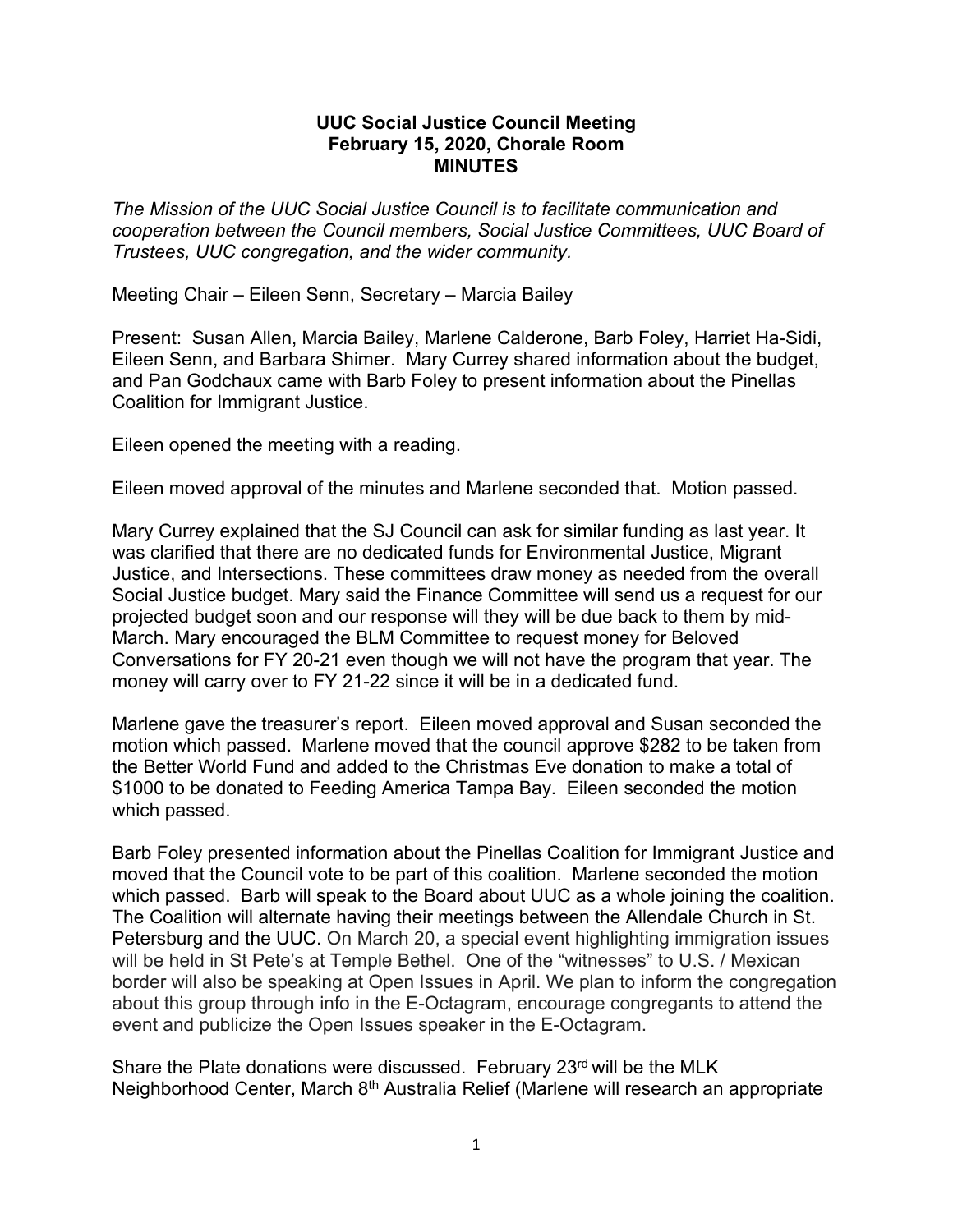group), March 22<sup>nd</sup> Anytown, April 12<sup>th</sup> One Tree Planted, and April 26<sup>th</sup> Compassion & **Choices** 

Bill Foley asked the Council to consider making a donation to UU The Vote 2020. The Council voted to make a donation of \$250 and the Council moved that cause to the March 22<sup>nd</sup> Share the Plate date and moved Anytown to May 10<sup>th</sup>.

**Ongoing Work:** The council wants to consider using Google Docs again, but that was tabled until next month.

Eileen will give the SJ Report tomorrow.

Barb Foley will cover the SJ table tomorrow. The sheet was passed around for more members to sign-up to cover the table in March. It was also mentioned that T-shirts will be sold for \$10 each.

A paper was circulated listing the March activities sponsored by the SJ Council. Eileen will send it to Barb Foley

Evening Issues in February will be the program *Prison Stories* by Ned and Christina Bellamy.

## **Committee Reports:**

FAST: The Nehemiah event will be on March 30<sup>th</sup> at Indian Rocks Baptist Church.

BLM: There will be a Bring It Home Florida Community Event on Saturday, March 28<sup>th</sup> from 4-7 pm. Eileen asked that we give \$50 to sponsor that event, and the Council decided to take \$50 from the #2398 Black Lives Matter account for that purpose.

Environmental Justice: Barbara Shimer shared information about the ceremony for Earth Day on April 19<sup>th</sup>. There will be information about composting and a tree will be planted in honor of our former security guard, Ed; a Live Oak Tree was suggested for that purpose. Barbara also shared that the committee had made arrangements for a solar panel to be installed to provide the electricity for security lighting. They will do Sunday Snack soon and must attend an in-service training beforehand.

End of Life Choices: Marcia shared that Compassion & Choices has decided to send letters to medical facilities about their practices. Dan Diaz, the husband of Brittany Maynard, will be speaking in the Surti Center on February 18<sup>th</sup> from  $1 - 2:30$  pm.

She also shared that she and her husband, Will, will be teaching a workshop about enneagrams on March 22 and  $29<sup>th</sup>$  from 12:30 – 2:30 pm in Classroom 2. She will publicize the adult education activity.

Intersections: The group is meeting.